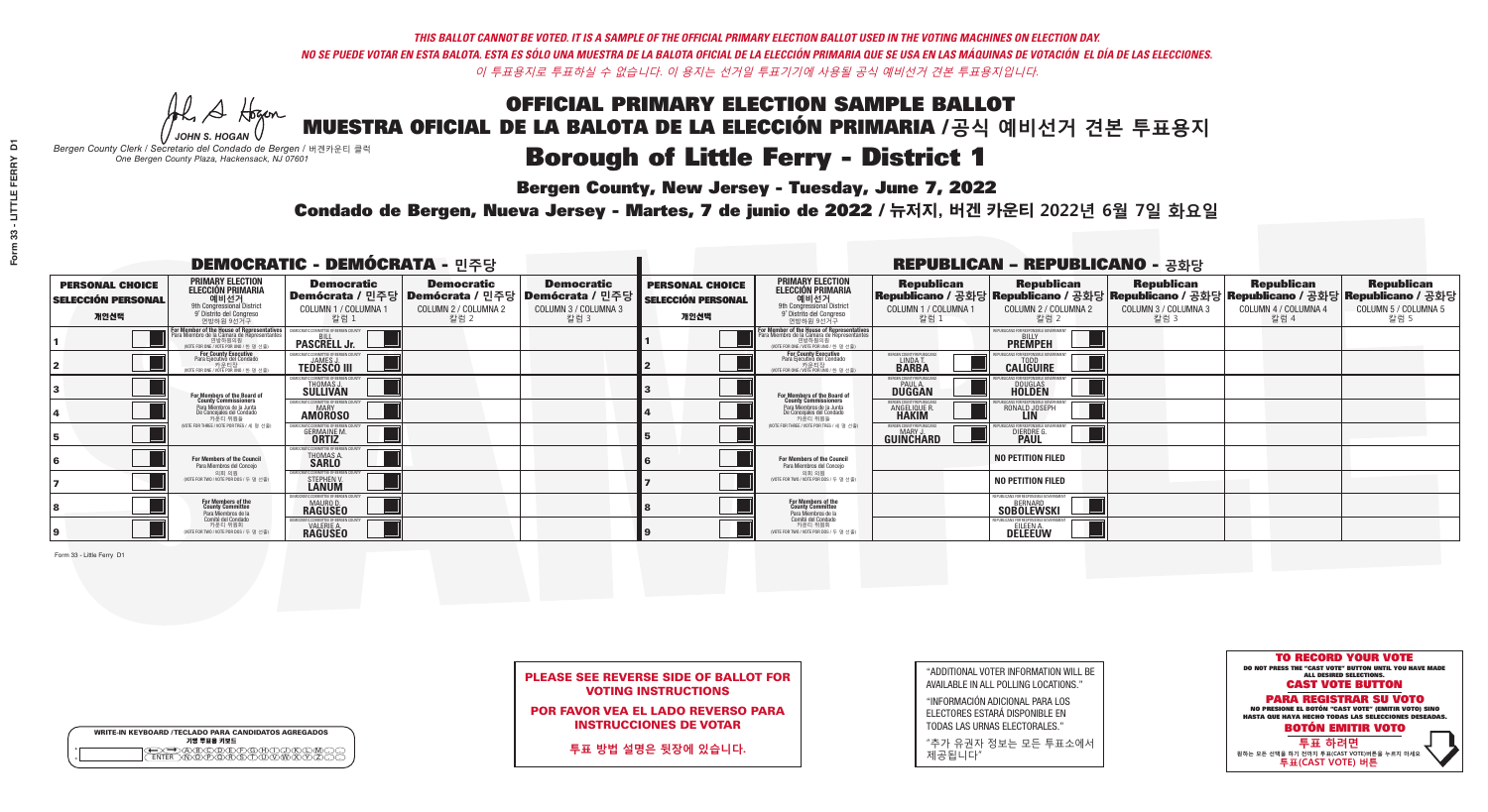### OFFICIAL PRIMARY ELECTION SAMPLE BALLOT MUESTRA OFICIAL DE LA BALOTA DE LA ELECCIÓN PRIMARIA /**공식 예비선거 견본 투표용지 Borough of Little Ferry - District 2**

A Hogen

**Bergen County, New Jersey - Tuesday, June 7, 2022** 

| <b>WRITE-IN KEYBOARD /TECLADO PARA CANDIDATOS AGREGADOS</b><br>기명 투표용 키보드 |  |
|---------------------------------------------------------------------------|--|
| >ABODE\F\G\A\T<br><u>እጅአል አል</u>                                          |  |

*JOHN S. HOGAN*

*Bergen County Clerk / Secretario del Condado de Bergen /* 버겐카운티 클럭 *One Bergen County Plaza, Hackensack, NJ 07601*

Condado de Bergen, Nueva Jersey - Martes, 7 de junio de 2022 / 뉴저지, 버겐 카운티 2022년 6월 7일 화요일 *One Bergen County Plaza, Hackensack, NJ 07601*



|  | <b>PLEASE SEE REVERSE SIDE OF BALLOT FOR</b> |  |  |
|--|----------------------------------------------|--|--|
|  | <b>VOTING INSTRUCTIONS</b>                   |  |  |

POR FAVOR VEA EL LADO REVERSO PARA INSTRUCCIONES DE VOTAR

**투표 방법 설명은 뒷장에 있습니다.**

"ADDITIONAL VOTER INFORMATION WILL BE AVAILABLE IN ALL POLLING LOCATIONS."

"INFORMACIÓN ADICIONAL PARA LOS ELECTORES ESTARÁ DISPONIBLE EN TODAS LAS URNAS ELECTORALES."

"추가 유권자 정보는 모든 투표소에서 제공됩니다"

| <b>DEMOCRATIC - DEMÓCRATA - 민주당</b>                         |                                                                                                                                    |                                                                            |                                                   |                                                                                                        |                                                             |                                                                                                                                               |                                                            | <b>REPUBLICAN - REPUBLICANO - 공화당</b>                                                                                                          |                                                   |                                                   |                                                   |
|-------------------------------------------------------------|------------------------------------------------------------------------------------------------------------------------------------|----------------------------------------------------------------------------|---------------------------------------------------|--------------------------------------------------------------------------------------------------------|-------------------------------------------------------------|-----------------------------------------------------------------------------------------------------------------------------------------------|------------------------------------------------------------|------------------------------------------------------------------------------------------------------------------------------------------------|---------------------------------------------------|---------------------------------------------------|---------------------------------------------------|
| <b>PERSONAL CHOICE</b><br><b>SELECCIÓN PERSONAL</b><br>개인선택 | <b>PRIMARY ELECTION</b><br><b>ELECCIÓN PRIMARIA</b><br>예비선거<br>9th Congressional District<br>9° Distrito del Congreso<br>연방하원 9선거구 | <b>Democratic</b><br>COLUMN 1 / COLUMNA 1<br>칼럼 1                          | <b>Democratic</b><br>COLUMN 2 / COLUMNA 2<br>칼럼 2 | <b>Democratic</b><br>│Demócrata / 민주당│Demócrata / 민주당│Demócrata / 민주당│<br>COLUMN 3 / COLUMNA 3<br>칼럼 3 | <b>PERSONAL CHOICE</b><br><b>SELECCIÓN PERSONAL</b><br>개인선택 | <b>PRIMARY ELECTION</b><br><b>ELECCIÓN PRIMARIA</b><br>예비선거<br>9th Congressional District<br>9° Distrito del Congreso<br>연방하원 9선거구            | <b>Republican</b><br>COLUMN 1 / COLUMNA 1<br>칼럼            | <b>Republican</b><br>Republicano / 공화당 Republicano / 공화당 Republicano / 공화당 Republicano / 공화당 Republicano / 공화당<br>COLUMN 2 / COLUMNA 2<br>칼럼 2 | <b>Republican</b><br>COLUMN 3 / COLUMNA 3<br>칼럼 3 | <b>Republican</b><br>COLUMN 4 / COLUMNA 4<br>칼럼 4 | <b>Republican</b><br>COLUMN 5 / COLUMNA 5<br>칼럼 5 |
|                                                             | For Member of the House of Representatives<br>Para Miembro de la Cámara de Representantes                                          | <b>PASCRELL Jr.</b>                                                        |                                                   |                                                                                                        |                                                             | For Member of the House of Representatives<br>Para Miembro de la Cámara de Representantes<br>연방하원의원<br>(VOTE FOR ONE / VOTE POR UNO / 한 명 선출) |                                                            | <b>EPUBLICANS FOR RESPONSIBLE GOVERNMEN</b><br><b>PREMPEH</b>                                                                                  |                                                   |                                                   |                                                   |
|                                                             | <b>For County Executive</b><br>Para Ejecutivo del Condado<br>가운티장<br>(VOTE FOR ONE / VOTE POR UNO / 한 명 선출)                        | <b>EMOCRATIC COMMITTEE OF BERGEN COUNT</b><br><b>TEDESCO III</b>           |                                                   |                                                                                                        |                                                             | <b>For County Executive</b><br>Para Ejecutivo del Condado<br>MOTE FOR ONE / VOTE POR UNO / 하 명 선축                                             | BERGEN COUNTY REPUBLICAN<br>LINDA T.                       | <b>CALIGUIRE</b>                                                                                                                               |                                                   |                                                   |                                                   |
|                                                             | <b>For Members of the Board of<br/>County Commissioners</b>                                                                        | MOCRATIC COMMITTEE OF BERGEN COUNTY<br><b>THOMAS J.</b><br><b>SULLIVAN</b> |                                                   |                                                                                                        |                                                             | For Members of the Board of<br>County Commissioners                                                                                           | ERGEN COUNTY REPUBLICAN<br><b>PAUL A.</b><br><b>DUGGAN</b> | <b>DOUGLAS</b><br><b>HOLDEN</b>                                                                                                                |                                                   |                                                   |                                                   |
|                                                             | Para Miembros de la Junta<br>De Concejales del Condado<br>카운티 위원들                                                                  | EMOCRATIC COMMITTEE OF BERGEN COUNTY<br><b>AMOROSO</b>                     |                                                   |                                                                                                        |                                                             | Para Miembros de la Junta<br>De Concejales del Condado<br>카운티 위원들                                                                             | ERGEN COUNTY REPUBLICAN<br>ANGELIQUE R                     | RONALD JOSEPH<br><b>LIN</b>                                                                                                                    |                                                   |                                                   |                                                   |
|                                                             | NOTE FOR THREE / VOTE POR TRES / 세 명 선출                                                                                            | ATIC COMMITTEE OF BERGEN COUNT<br><b>GERMAINE M.</b>                       |                                                   |                                                                                                        |                                                             | (VOTE FOR THREE / VOTE POR TRES / 세 명 선출)                                                                                                     | ERGEN COUNTY REPUBLICANS<br>MARY J.<br>GUINCHARD           | DIERDRE G                                                                                                                                      |                                                   |                                                   |                                                   |
|                                                             | For Members of the Council<br>Para Miembros del Conceio                                                                            | MOCRATIC COMMITTEE OF BERGEN COUNTY<br>THOMAS A.<br><b>SARLO</b>           |                                                   |                                                                                                        |                                                             | <b>For Members of the Council</b><br>Para Miembros del Conceio                                                                                |                                                            | <b>NO PETITION FILED</b>                                                                                                                       |                                                   |                                                   |                                                   |
|                                                             | 의회 의원<br>(VOTE FOR TWO / VOTE POR DOS / 두 명 선출)                                                                                    | CRATIC COMMITTEE OF BERGEN COUNT<br>STEPHEN V.<br><b>LANUM</b>             |                                                   |                                                                                                        |                                                             | 의회 의원<br>(VOTE FOR TWO / VOTE POR DOS / 두 명 선출)                                                                                               |                                                            | <b>NO PETITION FILED</b>                                                                                                                       |                                                   |                                                   |                                                   |
|                                                             | For Members of the<br>County Committee<br>Para Miembros de la                                                                      | MOCRATIC COMMITTEE OF RERGEN<br><b>JOANNE</b><br>CIMILUCA                  |                                                   |                                                                                                        |                                                             | For Members of the<br>County Committee<br>Para Miembros de la<br>Comité del Condado                                                           |                                                            | <b>NO PETITION FILED</b>                                                                                                                       |                                                   |                                                   |                                                   |
|                                                             | Comité del Condado<br>카운티 위원회<br>(VOTE FOR TWO / VOTE POR DOS / 두 명 선출)                                                            | <b>NO PETITION FILED</b>                                                   |                                                   |                                                                                                        |                                                             | 카운티 위원회<br>(VOTE FOR TWO / VOTE POR DOS / 두 명 선출)                                                                                             |                                                            | <b>NO PETITION FILED</b>                                                                                                                       |                                                   |                                                   |                                                   |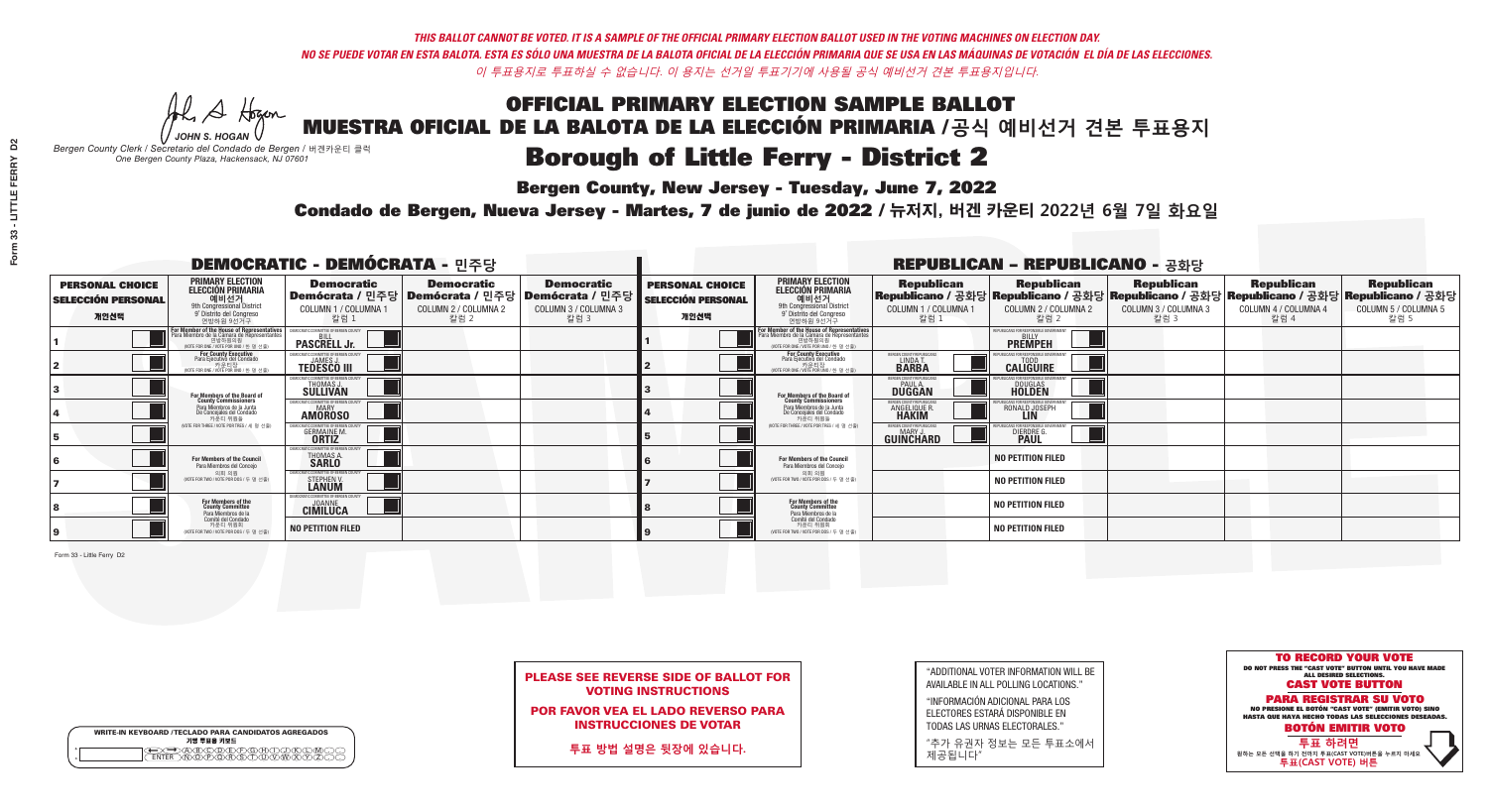### OFFICIAL PRIMARY ELECTION SAMPLE BALLOT MUESTRA OFICIAL DE LA BALOTA DE LA ELECCIÓN PRIMARIA /**공식 예비선거 견본 투표용지 Borough of Little Ferry - District 3**

A Hogen

**Bergen County, New Jersey - Tuesday, June 7, 2022** 

| <b>WRITE-IN KEYBOARD /TECLADO PARA CANDIDATOS AGREGADOS</b><br>기명 투표용 키보드 |  |
|---------------------------------------------------------------------------|--|
| <del>QO</del> @@@@@@@@@QQ@<br>NTER_\N\@@@@R\\$\T\U\V\W\X                  |  |

*JOHN S. HOGAN*

*Bergen County Clerk / Secretario del Condado de Bergen /* 버겐카운티 클럭 *One Bergen County Plaza, Hackensack, NJ 07601*

Condado de Bergen, Nueva Jersey - Martes, 7 de junio de 2022 / 뉴저지, 버겐 카운티 2022년 6월 7일 화요일 *One Bergen County Plaza, Hackensack, NJ 07601*



PLEASE SEE REVERSE SIDE OF BALLOT FOR VOTING INSTRUCTIONS

POR FAVOR VEA EL LADO REVERSO PARA INSTRUCCIONES DE VOTAR

**투표 방법 설명은 뒷장에 있습니다.**

"ADDITIONAL VOTER INFORMATION WILL BE AVAILABLE IN ALL POLLING LOCATIONS."

"INFORMACIÓN ADICIONAL PARA LOS ELECTORES ESTARÁ DISPONIBLE EN TODAS LAS URNAS ELECTORALES."

"추가 유권자 정보는 모든 투표소에서 제공됩니다"

|                                                             |                                                                                                                                               | <b>DEMOCRATIC - DEMÓCRATA - 민주당</b>                                                                    |                                                   |                                                   |                                                             |                                                                                                                                            |                                                              | <b>REPUBLICAN - REPUBLICANO - 공화당</b>                                                                                                          |                                            |                                                   |                                                   |
|-------------------------------------------------------------|-----------------------------------------------------------------------------------------------------------------------------------------------|--------------------------------------------------------------------------------------------------------|---------------------------------------------------|---------------------------------------------------|-------------------------------------------------------------|--------------------------------------------------------------------------------------------------------------------------------------------|--------------------------------------------------------------|------------------------------------------------------------------------------------------------------------------------------------------------|--------------------------------------------|---------------------------------------------------|---------------------------------------------------|
| <b>PERSONAL CHOICE</b><br><b>SELECCIÓN PERSONAL</b><br>개인선택 | <b>PRIMARY ELECTION</b><br><b>ELECCIÓN PRIMARIA</b><br>예비선거<br><sup>9th</sup> Congressional District<br>9° Distrito del Congreso<br>연방하원 9선거구 | <b>Democratic</b><br>Demócrata / 민주당 Demócrata / 민주당 Demócrata / 민주당 D<br>COLUMN 1 / COLUMNA 1<br>칼럼 : | <b>Democratic</b><br>COLUMN 2 / COLUMNA 2<br>칼럼 2 | <b>Democratic</b><br>COLUMN 3 / COLUMNA 3<br>칼럼 3 | <b>PERSONAL CHOICE</b><br><b>SELECCIÓN PERSONAL</b><br>개인선택 | <b>PRIMARY ELECTION</b><br>ELECCIÓN PRIMARIA<br>예비선거<br>9th Congressional District<br>9° Distrito del Congreso<br>연방하원 9선거구                | <b>Republican</b><br>COLUMN 1 / COLUMNA 1<br>칼럼              | <b>Republican</b><br>Republicano / 공화당 Republicano / 공화당 Republicano / 공화당 Republicano / 공화당 Republicano / 공화당<br>COLUMN 2 / COLUMNA 2<br>칼럼 2 | Republican<br>COLUMN 3 / COLUMNA 3<br>칼럼 3 | <b>Republican</b><br>COLUMN 4 / COLUMNA 4<br>칼럼 4 | <b>Republican</b><br>COLUMN 5 / COLUMNA 5<br>칼럼 5 |
|                                                             | or Member of the House of Representatives<br>ara Miembro de la Cámara de Representantes<br>연방하원의원<br>(VOTE FOR ONE / VOTE POR UNO / 한 명 선출)   | <b>PASCRELL Jr.</b>                                                                                    |                                                   |                                                   |                                                             | <b>For Member of the House of Representatives<br/>Para Miembro de la Cámara de Representantes</b><br>NOTE FOR ONE 7 VOTE POR UNO / 한 명 선출) |                                                              | <b>PREMPEH</b>                                                                                                                                 |                                            |                                                   |                                                   |
|                                                             | For County Executive<br>Para Ejecutivo del Condado<br>가운티장<br>(VOTE FOR ONE / VOTE POR UNO / 한 명 선출)                                          | <b>EMOCRATIC COMMITTEE OF BERGEN COUNT</b><br><b>TEDESCO III</b>                                       |                                                   |                                                   |                                                             | For County Executive<br>Para Ejecutivo del Condado<br>카운티장<br>(VOTE FOR ONE / VOTE POR UNO / 한 명 선출)                                       | ERGEN COUNTY REPUBLICA<br>LINDA <sub>T</sub><br><b>BARBA</b> | <b>CALIGUIRE</b>                                                                                                                               |                                            |                                                   |                                                   |
|                                                             | For Members of the Board of<br>County Commissioners                                                                                           | MOCRATIC COMMITTEE OF BERGEN COUNTY<br><b>THOMAS J.</b><br><b>SULLIVAN</b>                             |                                                   |                                                   |                                                             | For Members of the Board of<br>County Commissioners                                                                                        | ERGEN COUNTY REPUBLICAN<br><b>DUGGAN</b>                     | <b>DOUGLAS</b>                                                                                                                                 |                                            |                                                   |                                                   |
|                                                             | Para Miembros de la Junta<br>De Concejales del Condado<br>카운티 위원들                                                                             | MOCRATIC COMMITTEE OF BERGEN COUNTY<br><b>AMOROSO</b>                                                  |                                                   |                                                   |                                                             | Para Miembros de la Junta<br>De Concejales del Condado<br>카운티 위원들                                                                          | <b>RGEN COUNTY REPUBLICAN</b><br>ANGELIQUE R<br><b>HAKIM</b> | RONALD JOSEPH<br><b>LIN</b>                                                                                                                    |                                            |                                                   |                                                   |
|                                                             | NOTE FOR THREE / VOTE POR TRES / 세 명 선출                                                                                                       | ATIC COMMITTEE OF BERGEN COUN<br><b>GERMAINE M.</b><br><b>ORTIZ</b>                                    |                                                   |                                                   |                                                             | (VOTE FOR THREE / VOTE POR TRES / 세 명 선출)                                                                                                  | ERGEN COUNTY REPUBLICANS<br>MARY J<br><b>GUINCHARD</b>       | S FOR RESPONSIRI E I<br>DIERDRE G.                                                                                                             |                                            |                                                   |                                                   |
|                                                             | For Members of the Council<br>Para Miembros del Conceio                                                                                       | OCRATIC COMMITTEE OF BERGEN COUNTY<br>THOMAS A.<br><b>SARLO</b>                                        |                                                   |                                                   |                                                             | For Members of the Council<br>Para Miembros del Conceio                                                                                    |                                                              | <b>NO PETITION FILED</b>                                                                                                                       |                                            |                                                   |                                                   |
|                                                             | 의회 의원<br>(VOTE FOR TWO / VOTE POR DOS / 두 명 선출)                                                                                               | OCRATIC COMMITTEE OF BERGEN COUN<br>STEPHEN V.<br><b>LANUM</b>                                         |                                                   |                                                   |                                                             | 의회 의원<br>NOTE FOR TWO / VOTE POR DOS / 두 명 선출)                                                                                             |                                                              | <b>NO PETITION FILED</b>                                                                                                                       |                                            |                                                   |                                                   |
|                                                             | For Members of the<br>County Committee<br>Para Miembros de la                                                                                 | ALEXANDER<br><b>ENRIQUE</b>                                                                            |                                                   |                                                   |                                                             | For Members of the<br>County Committee<br>Para Miembros de la<br>Comité del Condado                                                        |                                                              | <b>NO PETITION FILED</b>                                                                                                                       |                                            |                                                   |                                                   |
| 9                                                           | Comité del Condado<br>카운티 위원회<br>(VOTE FOR TWO / VOTE POR DOS / 두 명 선출)                                                                       | <b>EMOCRATIC COMMITTEE OF BERGEN CI</b><br><b>MENZELLA</b>                                             |                                                   |                                                   |                                                             | 카운티 위원회<br>WOTE FOR TWO / VOTE POR DOS / 두 명 선출)                                                                                           |                                                              | <b>NO PETITION FILED</b>                                                                                                                       |                                            |                                                   |                                                   |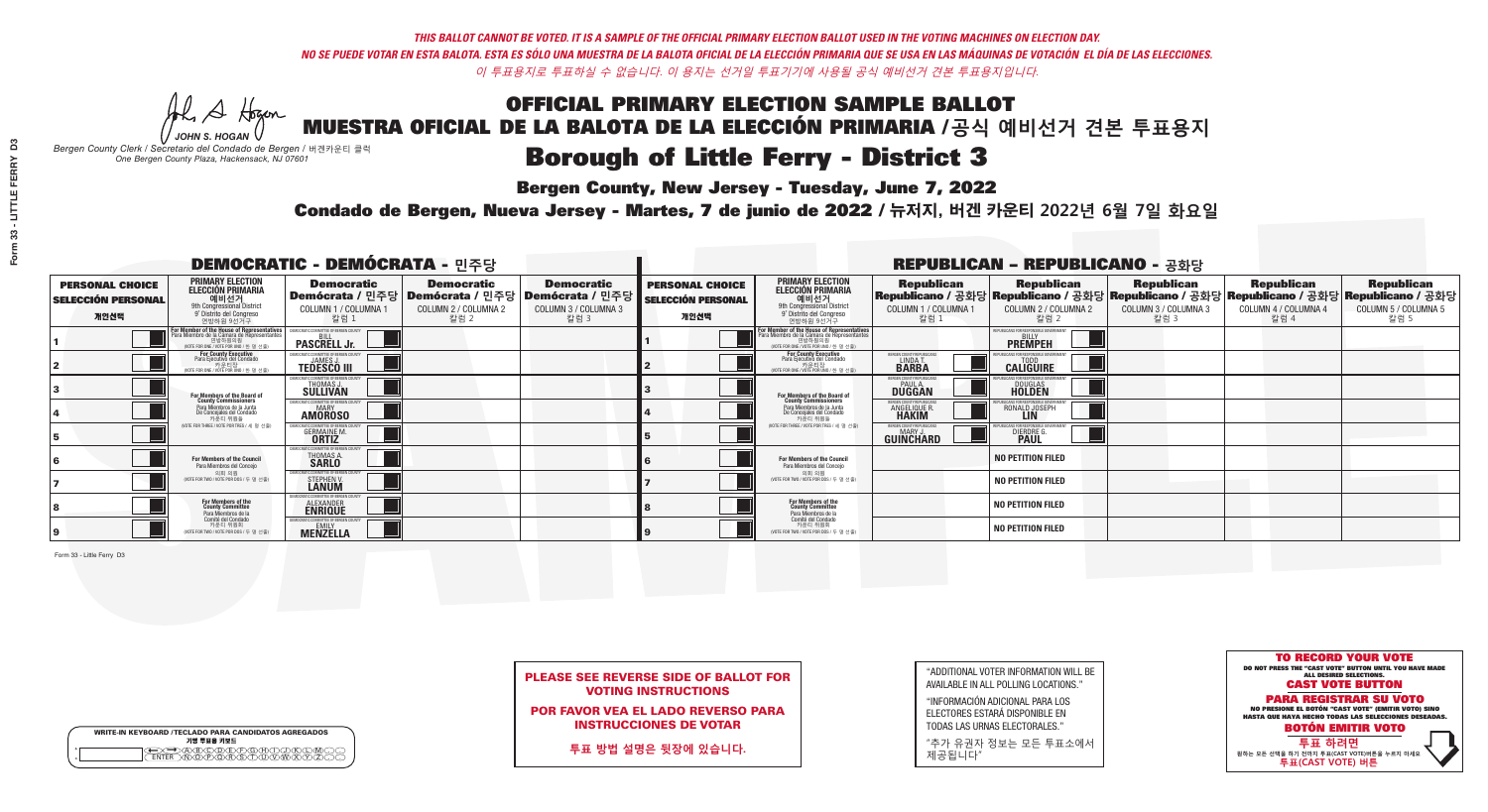A Hogen

| <b>WRITE-IN KEYBOARD /TECLADO PARA CANDIDATOS AGREGADOS</b><br>기명 투표용 키보드 |  |
|---------------------------------------------------------------------------|--|
| YOODEYEYBAN<br>o<br>$\circ$                                               |  |

## OFFICIAL PRIMARY ELECTION SAMPLE BALLOT

MUESTRA OFICIAL DE LA BALOTA DE LA ELECCIÓN PRIMARIA /**공식 예비선거 견본 투표용지** *JOHN S. HOGAN*

*Bergen County Clerk / Secretario del Condado de Bergen /* 버겐카운티 클럭 *One Bergen County Plaza, Hackensack, NJ 07601*

### Borough of Little Ferry - District 4

**Bergen County, New Jersey - Tuesday, June 7, 2022** 



PLEASE SEE REVERSE SIDE OF BALLOT FOR VOTING INSTRUCTIONS

POR FAVOR VEA EL LADO REVERSO PARA INSTRUCCIONES DE VOTAR

**투표 방법 설명은 뒷장에 있습니다.**

"ADDITIONAL VOTER INFORMATION WILL BE AVAILABLE IN ALL POLLING LOCATIONS."

"INFORMACIÓN ADICIONAL PARA LOS ELECTORES ESTARÁ DISPONIBLE EN TODAS LAS URNAS ELECTORALES."

"추가 유권자 정보는 모든 투표소에서 제공됩니다"

Condado de Bergen, Nueva Jersey - Martes, 7 de junio de 2022 / 뉴저지, 버겐 카운티 2022년 6월 7일 화요일 *One Bergen County Plaza, Hackensack, NJ 07601*

|                                                             |                                                                                                                                               | <b>DEMOCRATIC - DEMÓCRATA - 민주당</b>                             |                                                                                                       |                                                   |                                                             |                                                                                                                                               |                                                           | <b>REPUBLICAN - REPUBLICANO - 공화당</b>                                 |                                                   |                                                   |                                                                                                                                                |
|-------------------------------------------------------------|-----------------------------------------------------------------------------------------------------------------------------------------------|-----------------------------------------------------------------|-------------------------------------------------------------------------------------------------------|---------------------------------------------------|-------------------------------------------------------------|-----------------------------------------------------------------------------------------------------------------------------------------------|-----------------------------------------------------------|-----------------------------------------------------------------------|---------------------------------------------------|---------------------------------------------------|------------------------------------------------------------------------------------------------------------------------------------------------|
| <b>PERSONAL CHOICE</b><br><b>SELECCIÓN PERSONAL</b><br>개인선택 | PRIMARY ELECTION<br>ELECCIÓN PRIMARIA<br>예비선거<br><sup>9th</sup> Congressional District<br><sup>9°</sup> Distrito del Conareso<br>연방하원 9선거구    | <b>Democratic</b><br>COLUMN 1 / COLUMNA 1<br>칼럼 1               | <b>Democratic</b><br>│Demócrata / 민주당│Demócrata / 민주당│Demócrata / 민주당<br>COLUMN 2 / COLUMNA 2<br>칼럼 2 | <b>Democratic</b><br>COLUMN 3 / COLUMNA 3<br>칼럼 3 | <b>PERSONAL CHOICE</b><br><b>SELECCIÓN PERSONAL</b><br>개인선택 | <b>PRIMARY ELECTION</b><br>ELECCIÓN PRIMARIA<br>9th Congressional District<br>9° Distrito del Congreso<br>연방하원 9선거구                           | <b>Republican</b><br>COLUMN 1 / COLUMNA 1<br>칼럼           | <b>Republican</b><br>COLUMN 2 / COLUMNA 2<br>칼럼 2                     | <b>Republican</b><br>COLUMN 3 / COLUMNA 3<br>칼럼 3 | <b>Republican</b><br>COLUMN 4 / COLUMNA 4<br>칼럼 4 | <b>Republican</b><br>Republicano / 공화당 Republicano / 공화당 Republicano / 공화당 Republicano / 공화당 Republicano / 공화당<br>COLUMN 5 / COLUMNA 5<br>칼럼 5 |
|                                                             | For Member of the House of Representatives<br>Para Miembro de la Cámara de Representantes<br>연방하원의원<br>(VOTE FOR ONE / VOTE POR UNO / 한 명 선출) | <b>PASCRELL Jr.</b>                                             |                                                                                                       |                                                   |                                                             | For Member of the House of Representatives<br>Para Miembro de la Cámara de Representantes<br>연방하원의원<br>(VOTE FOR ONE / VOTE POR UNO / 한 명 선출) |                                                           | <b>PREMPEH</b>                                                        |                                                   |                                                   |                                                                                                                                                |
|                                                             | For County Executive<br>Para Ejecutivo del Condado<br>WOTE FOR ONE / VOTE POR UNO / 한 명 선출)                                                   | <b>TEDESCO III</b>                                              |                                                                                                       |                                                   |                                                             | For County Executive<br>Para Ejecutivo del Condado<br>키운티상<br>(VOTE FOR ONE / VOTE POR UNO / 한 명 선출)                                          | ERGEN COUNTY REPUBLICAN<br>LINDA T.                       | <b>CALIGUIRE</b>                                                      |                                                   |                                                   |                                                                                                                                                |
|                                                             | For Members of the Board of<br>County Commissioners                                                                                           | <b>THOMAS J.</b><br><b>SULLIVAN</b>                             |                                                                                                       |                                                   |                                                             | For Members of the Board of<br>County Commissioners                                                                                           | ERGEN COUNTY REPUBLICA<br><b>PAUL A.</b><br><b>DUGGAN</b> | <b>DOUGLAS</b>                                                        |                                                   |                                                   |                                                                                                                                                |
|                                                             | Para Miembros de la Junta<br>De Concejales del Condado<br>카운티 위원들                                                                             | <b>10CRATIC COMMITTEE OF BERGEN COUNTY</b><br><b>AMOROSO</b>    |                                                                                                       |                                                   |                                                             | Para Miembros de la Junta<br>De Concejales del Condado<br>카우티 위원들                                                                             | ERGEN COUNTY REPUBLICAN<br><b>ANGELIQUE F</b>             | RONALD JOSEPH                                                         |                                                   |                                                   |                                                                                                                                                |
|                                                             | NOTE FOR THREE / VOTE POR TRES / 세 명 선출)                                                                                                      | TIC COMMITTEE OF BERGEN (<br><b>GERMAINE M.</b><br><b>ORTIZ</b> |                                                                                                       |                                                   |                                                             | NOTE FOR THREE / VOTE POR TRES / 세 명 선출)                                                                                                      | ERGEN COUNTY REPUBLICANS<br>MARY J<br>GUINCHARD           | DIERDRE G                                                             |                                                   |                                                   |                                                                                                                                                |
|                                                             | For Members of the Council<br>Para Miembros del Conceio                                                                                       | TIC COMMITTEE OF BERGEN<br>THOMAS A.<br><b>SARLO</b>            |                                                                                                       |                                                   |                                                             | <b>For Members of the Council</b><br>Para Miembros del Conceio                                                                                |                                                           | <b>NO PETITION FILED</b>                                              |                                                   |                                                   |                                                                                                                                                |
|                                                             | 의회 의워<br>(VOTE FOR TWO / VOTE POR DOS / 두 명 선출)                                                                                               | <b>MOCRATIC COMMITTEE OF BERGEN COUN</b><br>STEPHEN V.          |                                                                                                       |                                                   |                                                             | 의회 의원<br>(VOTE FOR TWO / VOTE POR DOS / 두 명 선출)                                                                                               |                                                           | <b>NO PETITION FILED</b>                                              |                                                   |                                                   |                                                                                                                                                |
|                                                             | For Members of the<br>County Committee<br>Para Miembros de la<br>Comité del Condado                                                           | TIC COMMITTEE OF BERGEN (<br><b>STEVEN</b><br><b>GERARD</b>     |                                                                                                       |                                                   |                                                             | For Members of the<br>County Committee<br>Para Miembros de la<br>Comité del Condado                                                           |                                                           | PUBLICANS FOR RESPONSIBLE GOVERNME<br><b>BRIAN L</b><br><b>FEENEY</b> |                                                   |                                                   |                                                                                                                                                |
|                                                             | 카운티 위원회<br>(VOTE FOR TWO / VOTE POR DOS / 두 명 선출)                                                                                             | ATIC COMMITTEE OF BERGEN C<br><b>JACQUELINE</b>                 |                                                                                                       |                                                   |                                                             | 카운티 위원회<br>(VOTE FOR TWO / VOTE POR DOS / 두 명 선출)                                                                                             |                                                           | PUBLICANS FOR RESPONSIBLE GI<br><b>FEENEY</b>                         |                                                   |                                                   |                                                                                                                                                |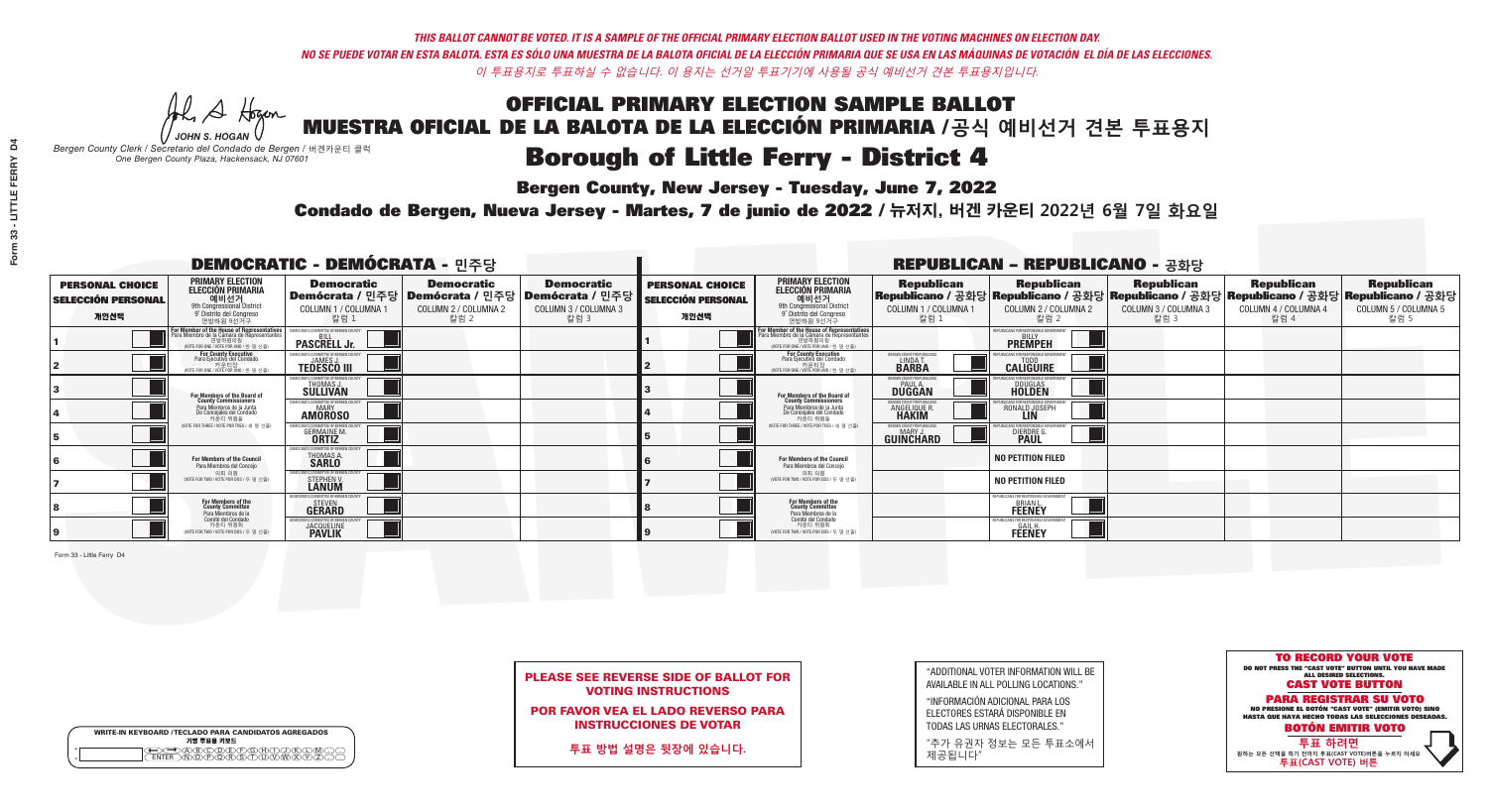A Hogen

|         | <b>WRITE-IN KEYBOARD /TECLADO PARA CANDIDATOS AGREGADOS</b><br>기명 투표용 키보드 |
|---------|---------------------------------------------------------------------------|
| ٥       | .)(B)C)(D)(E)(F)(G)(H)(                                                   |
| $\circ$ | <u>፝ዀፙቑ፝፠ዾ</u>                                                            |

### OFFICIAL PRIMARY ELECTION SAMPLE BALLOT MUESTRA OFICIAL DE LA BALOTA DE LA ELECCIÓN PRIMARIA /**공식 예비선거 견본 투표용지**

*JOHN S. HOGAN*

*Bergen County Clerk / Secretario del Condado de Bergen /* 버겐카운티 클럭 *One Bergen County Plaza, Hackensack, NJ 07601*

### **Borough of Little Ferry - District 5**

**Bergen County, New Jersey - Tuesday, June 7, 2022** 

Condado de Bergen, Nueva Jersey - Martes, 7 de junio de 2022 / 뉴저지, 버겐 카운티 2022년 6월 7일 화요일 *One Bergen County Plaza, Hackensack, NJ 07601*



PLEASE SEE REVERSE SIDE OF BALLOT FOR VOTING INSTRUCTIONS

POR FAVOR VEA EL LADO REVERSO PARA INSTRUCCIONES DE VOTAR

**투표 방법 설명은 뒷장에 있습니다.**

"ADDITIONAL VOTER INFORMATION WILL BE AVAILABLE IN ALL POLLING LOCATIONS."

"INFORMACIÓN ADICIONAL PARA LOS ELECTORES ESTARÁ DISPONIBLE EN TODAS LAS URNAS ELECTORALES."

"추가 유권자 정보는 모든 투표소에서 제공됩니다"

|                                                             |                                                                                                                                               | <b>DEMOCRATIC - DEMÓCRATA - 민주당</b>                                                                    |                                                   |                                                   |                                                             |                                                                                                                                    |                                                              | <b>REPUBLICAN - REPUBLICANO - 공화당</b>                |                                                   |                                                                                                                                                |                                                   |
|-------------------------------------------------------------|-----------------------------------------------------------------------------------------------------------------------------------------------|--------------------------------------------------------------------------------------------------------|---------------------------------------------------|---------------------------------------------------|-------------------------------------------------------------|------------------------------------------------------------------------------------------------------------------------------------|--------------------------------------------------------------|------------------------------------------------------|---------------------------------------------------|------------------------------------------------------------------------------------------------------------------------------------------------|---------------------------------------------------|
| <b>PERSONAL CHOICE</b><br><b>SELECCIÓN PERSONAL</b><br>개인선택 | <b>PRIMARY ELECTION</b><br><b>ELECCIÓN PRIMARIA</b><br>예비선거<br><sup>9th</sup> Congressional District<br>9° Distrito del Congreso<br>연방하원 9선거구 | <b>Democratic</b><br>│Demócrata / 민주당│Demócrata / 민주당│Demócrata / 민주당┃<br>COLUMN 1 / COLUMNA 1<br>칼럼 : | <b>Democratic</b><br>COLUMN 2 / COLUMNA 2<br>칼럼 2 | <b>Democratic</b><br>COLUMN 3 / COLUMNA 3<br>칼럼 3 | <b>PERSONAL CHOICE</b><br><b>SELECCIÓN PERSONAL</b><br>개인선택 | <b>PRIMARY ELECTION</b><br>ELECCIÓN PRIMARIA<br>예비선거<br>9th Congressional District<br>9° Distrito del Congreso<br>연방하원 9선거구        | <b>Republican</b><br>COLUMN 1 / COLUMNA 1<br>칼럼              | <b>Republican</b><br>COLUMN 2 / COLUMNA 2<br>칼럼 2    | <b>Republican</b><br>COLUMN 3 / COLUMNA 3<br>칼럼 3 | <b>Republican</b><br>Republicano / 공화당 Republicano / 공화당 Republicano / 공화당 Republicano / 공화당 Republicano / 공화당<br>COLUMN 4 / COLUMNA 4<br>칼럼 4 | <b>Republican</b><br>COLUMN 5 / COLUMNA 5<br>칼럼 5 |
|                                                             | or Member of the House of Representatives<br>ara Miembro de la Cámara de Representantes<br>연방하원의원<br>(VOTE FOR ONE / VOTE POR UNO / 한 명 선출)   | <b>PASCRELL Jr.</b>                                                                                    |                                                   |                                                   |                                                             | For Member of the House of Representatives<br>Para Miembro de la Cámara de Representantes<br>WOTE FOR ONE / VOTE POR UNO / 한 명 선출) |                                                              | PUBLICANS FOR RESPONSIBLE GOVERN<br><b>PREMPEH</b>   |                                                   |                                                                                                                                                |                                                   |
|                                                             | For County Executive<br>Para Ejecutivo del Condado<br>가운티장<br>(VOTE FOR ONE / VOTE POR UNO / 한 명 선출)                                          | <b>EMOCRATIC COMMITTEE OF BERGEN COUNT</b><br><b>TEDESCO III</b>                                       |                                                   |                                                   |                                                             | For County Executive<br>Para Ejecutivo del Condado<br>카운티장<br>(VOTE FOR ONE / VOTE POR UNO / 한 명 선출)                               | ERGEN COUNTY REPUBLICAN<br>LINDA T.                          | <b>CALIGUIRE</b>                                     |                                                   |                                                                                                                                                |                                                   |
|                                                             | <b>For Members of the Board of<br/>County Commissioners</b>                                                                                   | MOCRATIC COMMITTEE OF BERGEN COUNTY<br><b>THOMAS J.</b><br><b>SULLIVAN</b>                             |                                                   |                                                   |                                                             | For Members of the Board of<br>County Commissioners                                                                                | ERGEN COUNTY REPUBLICAN<br><b>DUGGAN</b>                     | <b>DOUGLAS</b>                                       |                                                   |                                                                                                                                                |                                                   |
|                                                             | Para Miembros de la Junta<br>De Concejales del Condado<br>카운티 위원들                                                                             | <b>IMOCRATIC COMMITTEE OF BERGEN COUNTY</b><br><b>AMOROSO</b>                                          |                                                   |                                                   |                                                             | Para Miembros de la Junta<br>De Concejales del Condado<br>카우티 위원들                                                                  | <b>RGEN COUNTY REPUBLICAN</b><br>ANGELIQUE R<br><b>HAKIM</b> | RONALD JOSEPH<br><b>LIN</b>                          |                                                   |                                                                                                                                                |                                                   |
|                                                             | NOTE FOR THREE / VOTE POR TRES / 세 명 선출                                                                                                       | ATIC COMMITTEE OF BERGEN COUN<br><b>GERMAINE M.</b>                                                    |                                                   |                                                   |                                                             | (VOTE FOR THREE / VOTE POR TRES / 세 명 선출)                                                                                          | ERGEN COUNTY REPUBLICANS<br>MARY J.<br>GUINCHARD             | FOR RESPONSIBLE G<br>DIERDRE G                       |                                                   |                                                                                                                                                |                                                   |
|                                                             | For Members of the Council<br>Para Miembros del Conceio                                                                                       | OCRATIC COMMITTEE OF BERGEN COUNTY<br>THOMAS A.<br><b>SARLO</b>                                        |                                                   |                                                   |                                                             | For Members of the Council<br>Para Miembros del Conceio                                                                            |                                                              | <b>NO PETITION FILED</b>                             |                                                   |                                                                                                                                                |                                                   |
|                                                             | 의회 의원<br>(VOTE FOR TWO / VOTE POR DOS / 두 명 선출)                                                                                               | OCRATIC COMMITTEE OF BERGEN COUN'<br>STEPHEN V.<br><b>LANUM</b>                                        |                                                   |                                                   |                                                             | 의회 의원<br>NOTE FOR TWO / VOTE POR DOS / 두 명 선출)                                                                                     |                                                              | <b>NO PETITION FILED</b>                             |                                                   |                                                                                                                                                |                                                   |
|                                                             | For Members of the<br>County Committee<br>Para Miembros de la                                                                                 | MOCRATIC COMMUTTEE OF RERGI<br><b>TRYON</b>                                                            |                                                   |                                                   |                                                             | For Members of the<br>County Committee<br>Para Miembros de la<br>Comité del Condado                                                |                                                              | REPUBLICANS FOR RESPONSIBLE GOVERNMEN<br><b>LOWE</b> |                                                   |                                                                                                                                                |                                                   |
| 19                                                          | Comité del Condado<br>카운티 위원회<br>(VOTE FOR TWO / VOTE POR DOS / 두 명 선출)                                                                       | EMOCRATIC COMMITTEE OF BERGEN COUNT<br><b>KAREN E.</b><br><b>KANER</b>                                 |                                                   |                                                   |                                                             | 카운티 위원회<br>NOTE FOR TWO / VOTE POR DOS / 두 명 선출)                                                                                   |                                                              | <b>NO PETITION FILED</b>                             |                                                   |                                                                                                                                                |                                                   |